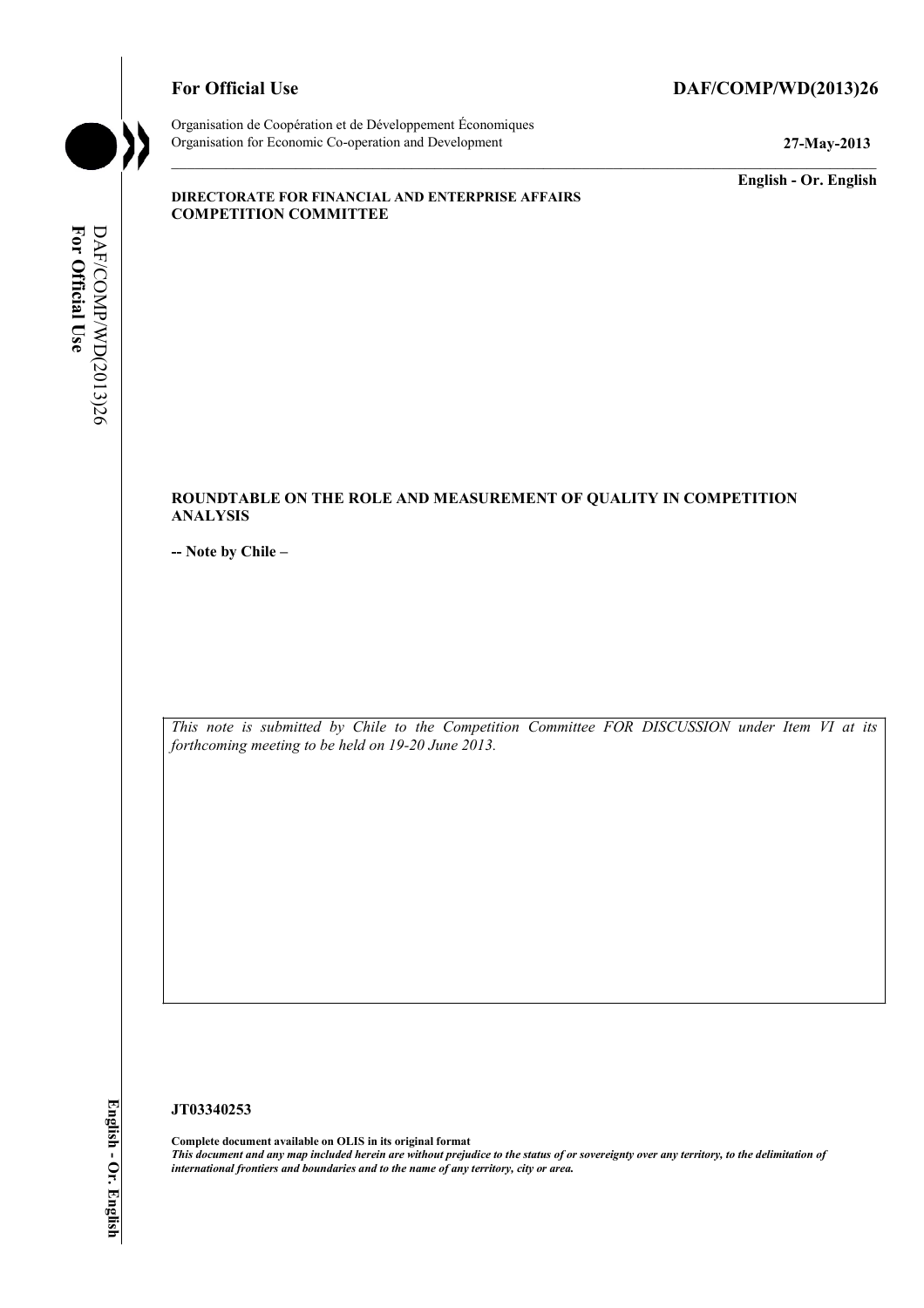# **ROUNDTABLE ON THE ROLE AND MEASUREMENT OF QUALITY IN COMPETITION ANALYSIS**

### **-- Note by Chile --**

#### **1. Introductory Remarks**

 $\frac{1}{1}$ 

### *1.1. Towards a conceptual framework*

1. Although economic theory traditionally has explained allocative efficiency problems in terms of price effects, it also acknowledges that businesses may compete on variables other than price. The traditional approach does not mean that competition on other variables is less relevant for competition analysis.

2. Reducing the analysis to the price variable is a way of making the presentation and understanding of economic models simpler. In most cases, the conclusions may be extrapolated to other variables.

3. For instance, oligopoly models usually assume that firms maximize profits by taking into account that demand is inversely dependent on prices. However, it is perfectly possible to conceive, in a competition model, situations in which product demand is a function of quality, $1$  besides price. These quality attributes will be associated with specific production costs, which are chosen by the firms. Maximization of benefits by the firm could then be achieved through the selection of product quality and price. 2-3

4. Thus, the economic analysis of cartel, dominance and merger cases -which usually considers product prices, and price increases- in most instances could be extrapolated to the effects on quality beyond prices.

 Unless specified, 'quality' is understood here as those products' attributes valuable for consumers and that cannot be subsumed under price, commonly appreciated under a static framework.

<sup>&</sup>lt;sup>2</sup> The aforementioned could be expressed as follows. In a typical oligopoly model, a firm's profits are expressed as:

<sup>(</sup>p-c)  $Q(p)$ , where "p" is the product price, "c" are variable costs and " $Q(p)$ " is product demand. In the context of price and quality competition, the profit function just expressed could be transformed to the following:  $(p-x-c)$   $Q(p,x)$ , where "x" is a cost related with product quality.

<sup>3</sup> Notwithstanding the aforementioned, it is worth pointing out that demand reaction is not necessarily the same when facing different competitive attributes, thus it is not clear whether facing a given reduction in quality-associated-production-costs would be equivalent to a price increase in the same magnitude. Either way, consumer welfare effects from either quality impoverishment or price raise would reduce the number of transactions relatively to a competitive scenario.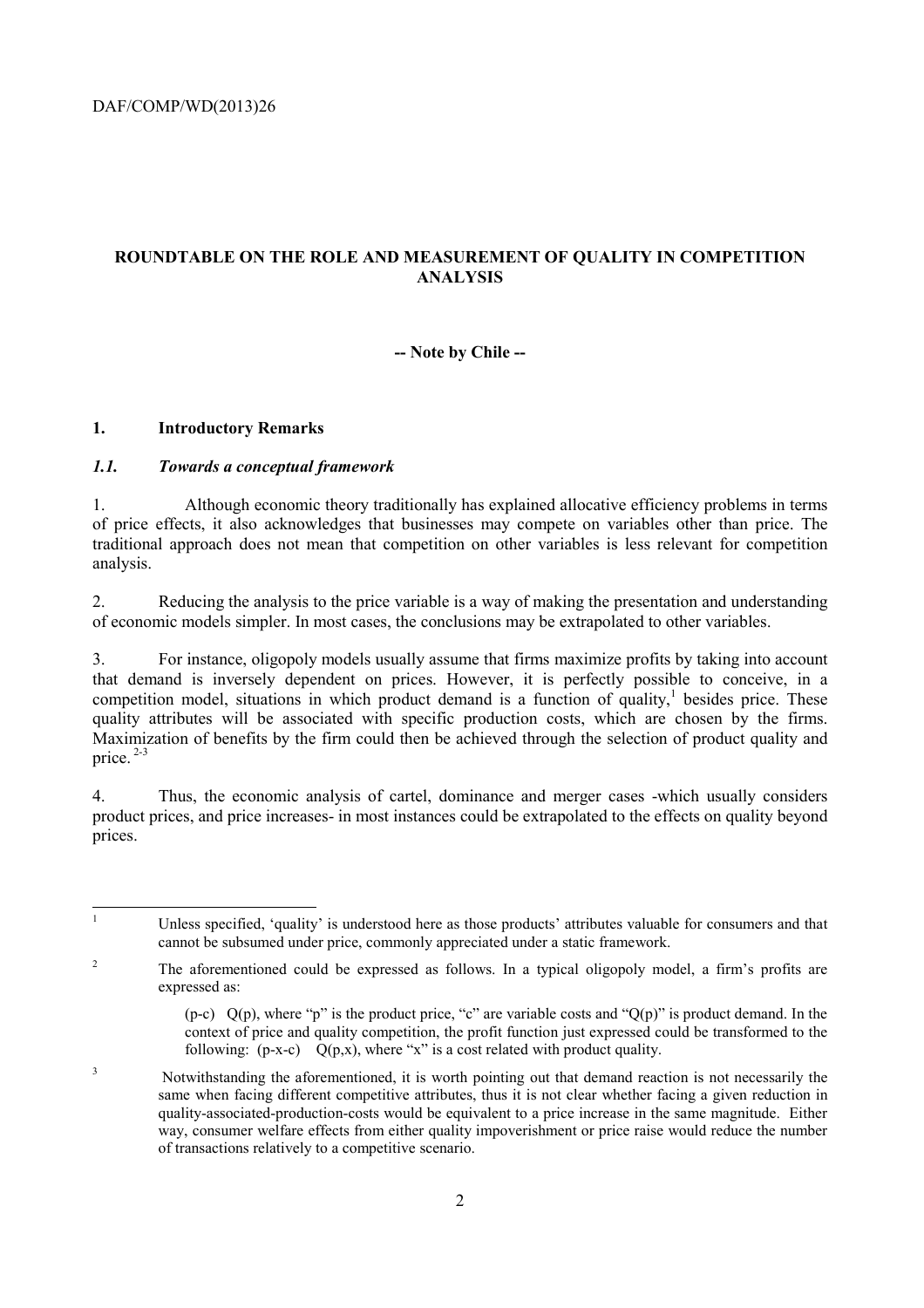# *1.2 Markets in which products' quality is a relevant competitive variable*

5. In many markets, product quality can have significant effects on demand and on consumer welfare.<sup>4</sup> Indeed, in many cases, a firm's "product" is the very experience provided to customers. This is particularly the case with service firms (restaurants, banks, cinemas, telecommunications, healthcare providers, airlines, etc.)<sup>5</sup> and with retail firms, where the service is the distribution of goods.<sup>6</sup>

6. Similarly, quality turns out to be a relevant competitive attribute in markets with differentiated product, where the brand is an important asset for companies. In most of these cases, part of the competitive intensity is expressed in 'vertical differentiation' (*i.e.*, offering different levels of quality at different prices).

# *1.3 Role of quality in competition analysis*

7. Taking as an example, in market definition, the traditional hypothetical monopolist test could in principle be applied similarly if the crucial variable was quality, mildly altering the test: could a hypothetical monopolist reduce quality-associated-production-costs by 5-10% in a profitable and nontransitory way?

8. Likewise, the approach of the direct competitor in assessing market effects, particularly the use of the *upward pricing pressure* (UPP) test could also be implemented if diversion ratios that result from marginal changes in product quality could be estimated. Similarly, in conduct cases, lessening of products' quality could be a basis for a theory of competitive harm.

9. The FNE's internal guideline on horizontal merger analysis follows the insights above when stating that "[i]t is possible for the merged entity … either alternatively or together, to increase prices, to reduce output, **quality** or variety of products, or to alter some other competitive variable…" This statement is complemented in a footnote, which expressing that "[i]n what follows, when the expression 'capacity to raise prices' is used, the capacity to alter any of the competitive variables mentioned must be considered included".*<sup>7</sup>*

# **2. Relevant cases**

10. Competition authorities in Chile have some experience with markets in which product quality is a relevant competitive variable that factors in the substantive analysis, including health care services, advertisement agencies, telecommunications and media, and aftermarket or follow-on services. Some of these considerations have been raised in enforcement cases, and others in market studies. However, with the exception of a merger case in the cinemas industry (discussed below), in which the FNE was able to

 $\overline{A}$ See Chamberlin, Edward H. (1933). The Theory of Monopolistic Competition. Cambridge Mass: Harvard Univ. Press; Robinson, Joan (1933) The economics of imperfect competition. London: Mc Millan and Company.

<sup>&</sup>lt;sup>5</sup> See Douglas, Georges and Miller, James (1974). Quality Competition, Industry Equilibrium, and Efficiency in the Price-Constrained Airline Market. The American Economic Review, Vol. 64, No. 4 (Sep., 1974), pp. 657-669.

<sup>6</sup> See Ellickson, Paul B (2006). "Quality Competition in Retailing: A Structural Analysis," International Journal of Industrial Organization, 24(3): 521-40.

<sup>7</sup> The FNE's merger guideline is available here: http://www.fne.gob.cl/english/wpcontent/uploads/2013/01/Guia-fusiones-traducida-final-2.pdf, p. 7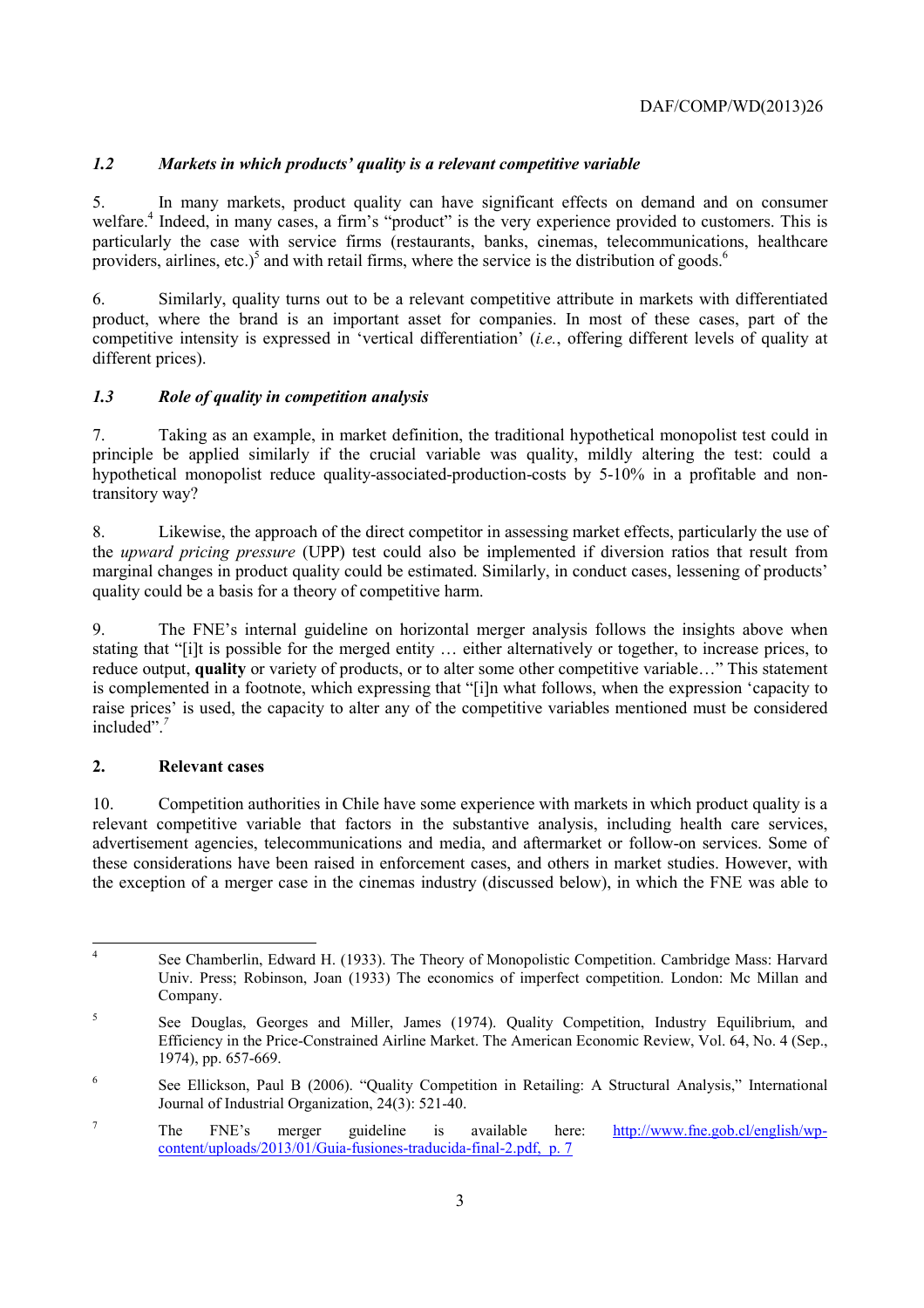quantify merger effects on service quality, most references to quality in substantive analysis of competition cases are incidental.

# *2.1 Cinemundo/CineHoyts merger case*

11. In 2011, Chilefilms, a holding company that owned the Cinemundo cinema chain, which was the third largest actor in the national markets (with a 17% market share), took over CineHoyts, the nation's second largest chain (with a 30% market share). The combined Cinemundo/CineHoyts became the market leader with a 47% share, surpassing the former leader, Cinemark, which had a 38% market share. A third national chain, Movieland, had a 9% market share, while the remaining 6% is comprised of small independent chains, none of which holds over 1.5% market share.

12. The FNE learned about the Cinemundo/CineHoyts transaction after its consummation. Since competition among different cinemas is local, the FNE analyzed the transaction's risks to competition in each of the geographic markets in which Cinemundo and CineHoyts cinemas were overlapping, with a focus primarily on unilateral effects. The economic assessment involved several econometric tests aimed at evaluating the transaction's effects on prices and quality. Quantitative analysis showed that the most significant unilateral effect involved harms to service quality, a conclusion that was consistent with the qualitative data collected in the investigation.<sup>8</sup>

13. In order to assess impact on quality, the FNE focused its inquiry on operational costs, assuming that at least some of these are strongly linked to the cinemas' efforts aimed at providing better service. During the investigation, industry executives had identified the following as some of the differentiating factors of cinemas chains: duration of waiting periods in queues for buying an entry ticket or concessions stands; theater cleanliness; availability of air conditioning; sound and image quality; screen size; and availability of additional services, among others.

14. On the basis of the aforementioned, the FNE used the level of expenses in human resources in each cinema complex on the grounds that this cost was (i) comparable among cinemas chains, (ii) directly linked to the quality of customer services, (iii) a highly variable cost, as showed by the data, (iv) consistently identified by industry executives in the interviews as a competitive variable.

15. The main identification strategy used for the estimation of the regressions was comparing the competitive variables (ticket prices and actual expenses in costs) with the distance to the nearest competitor. Since, in three geographic areas, the transaction resulted in the suppression of the nearest competitor, the distance to the nearest competitor increased, thus allowing the merging firm to augment ticket prices and/or reduce expenses in costs.

16. The definition of geographic relevant market was not crucial for performing the analysis, since a direct analysis on the basis of the distance to the nearest competitor and the impact of the change in this distance on the concerning competitive variables could be performed.

17. The second identification strategy was a natural experiment, examining the effects of a past structural change in a local area. In December 2008, a cinema complex Cinemundo entered into the Estación Central neighborhood in Santiago, locating its facilities 300 meters from the incumbent, CineHoyts. This event provided information on the intensity of competition from Cinemundo for

8

In using quantitative analysis, the FNE aimed at supporting its effect-based approach in merger analysis, and followed best practices that had been discussed in the context of the OECD and ICN conferences and workshops.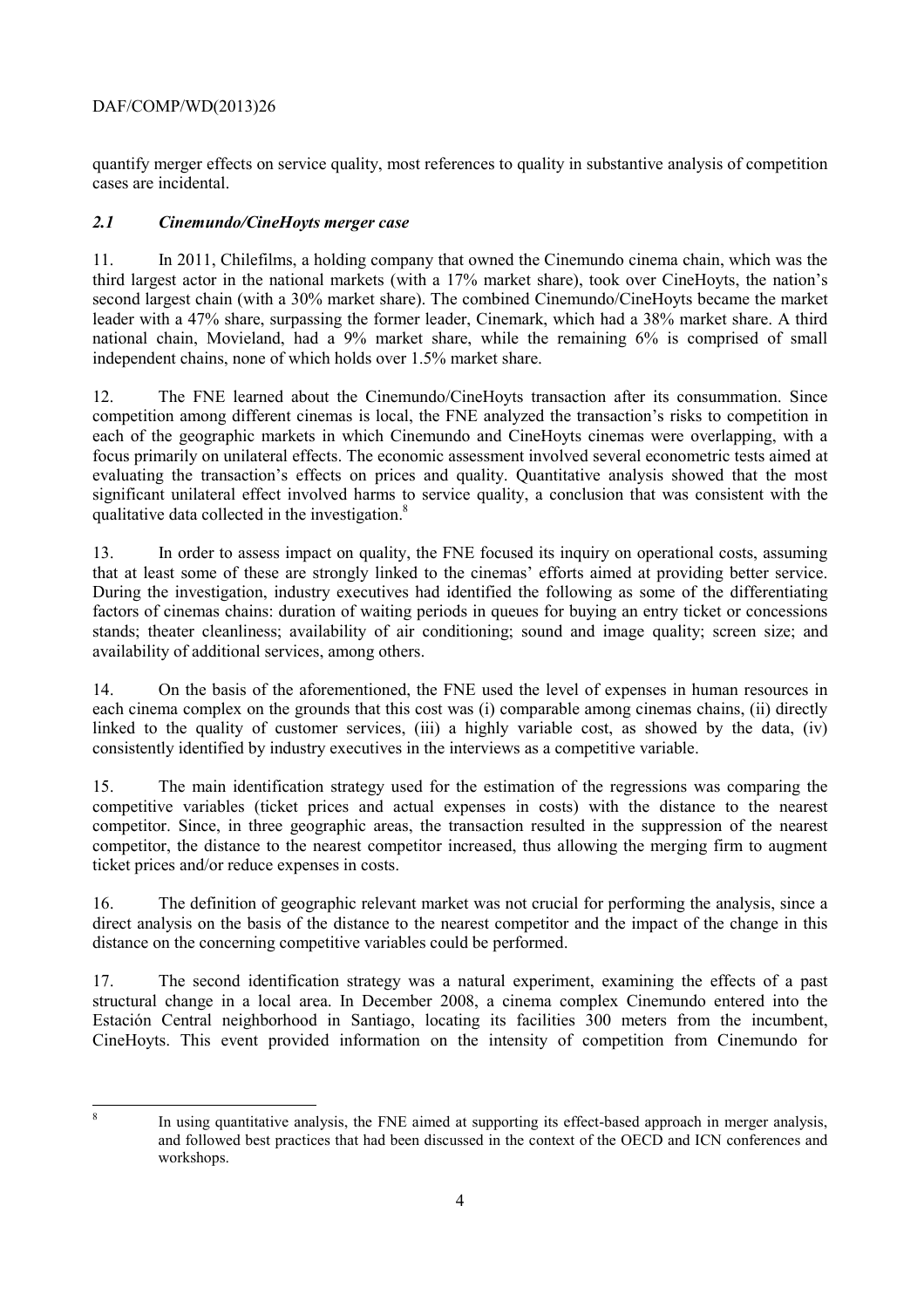CineHoyts. A 'difference in differences' method was followed<sup>9</sup>, using as a control variable the others cinema complexes of the sample. A virtue of this approach was that it allowed assessing the intensity of competition on a market specifically affected by the transaction, and not just the average effect expected by a distance to the nearest rival increase, as in the first approach. Time dummy variables and fixed effects were also used in this approach.

18. The outcomes of the regressions, regarding the price variable, consistently showed that ticket prices were affected by competition. However, the magnitude of the intensity of competition on prices was quite low. In what follows, the analysis regarding the quality variable is detailed.

# *Quality competition*

19. The basic model for assessing effects on quality used as a dependent variable the actual expenses in salaries in each cinema complex (in the natural logarithm), and as explanatory variables, the distance to the nearest rival in kilometers. The model is also controlled by the number of people attending each complex (in the natural logarithm)<sup>10</sup> and fixed effects are included for each complex (aimed at controlling by the features specific to the complexes during the entire period), as well as time effects (in order to isolate all the variables affecting all the complexes at the same time).<sup>11</sup>

20. In column 2, the variable of interest used in the econometric analysis is the distance to the nearest complex divided by its number of screens. Thus, this variable considers as a significant competitive pressure not only the distance to the nearest rival but the number of theaters in the nearest complex as well $^{12}$ 

21. The next chart shows the estimated parameter of interest with each of the above described models. In the interest of length, parameters associated with attendance, fixed effects, and transitory effects are not showed. In all the specifications below, robust standard errors are used.

<sup>11</sup> In order to check robustness of results we tried alternative mechanisms for measuring monthly attendance which are not presented in this document, but are available under request. The results of these alternative specifications were consistent with original results presented in this document.

<sup>12</sup> A rise in the wages of the workers should produce a rise in the attendance to the cinemas, but an increase of the cinema attendance could produce a rise in the expenses in wages. Therefore, there is an endogeneity problem because of the reverse causality.

 $\circ$ 

This method is a technique used for quantifying impacts of a given policy or event taking place at some point in time. By and large, the technique compares the change on a defined variable of interest, before and after the policy or event under analysis, for two samplers: a group on which a 'treatment' is applied and a control group without that 'treatment'. The aim of the analysis is to identify the differences in changes between the treated group vs. the control group.

<sup>10</sup> In order to solve a potential endogenity problem (*i.e.* a rise in the wages of the workers should produce a rise in the attendance to the cinemas, but an increase of the cinema attendance could produce a rise in the expenses in wages), the method of instrumental variables was used. The attendance variable, delayed in 12 months, was considered a good instrument because it had a high correlation with the dependent variable and it was not related with the error term.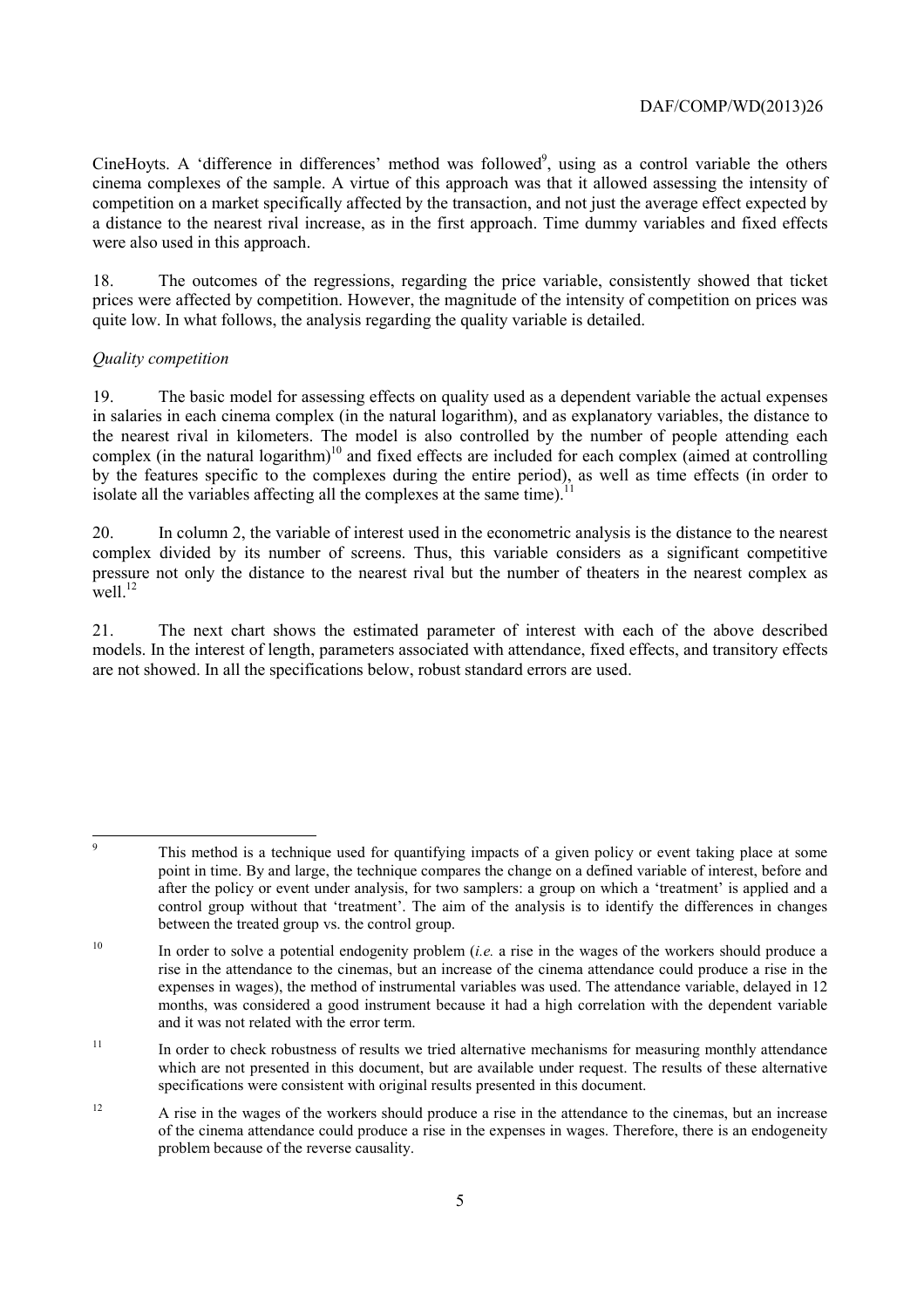|                           |                               | Variable of Interest |  |
|---------------------------|-------------------------------|----------------------|--|
|                           | (1)                           | (2)                  |  |
|                           | Distance to the nearest rival | Distance/screens     |  |
| Coefficient               | $-0.0172***$                  | $-0.0529**$          |  |
| <b>Standard Deviation</b> | $-0.00443$                    | $-0.0214$            |  |
| Obs.                      | 1.079<br>1.079                |                      |  |
| $R^2$                     | 0.918                         | 0.918                |  |

#### **Effect of distance to rivals over the expenses in salaries**

(\*) Robust Standard Errors, in parenthesis \*\*\* p<0.01, \*\* p<0.05, \* p<0.1

(\*\*) Data of the companies, monthly frequency, from January 2005 to March 2012

22. As shown in the chart above, regressions indicate that for each additional kilometer of distance to the nearest competitor, expenditures on salaries declines on average between 1.6-1.8%, these parameters are statistical significant at 99% of statistical confidence in all the specifications performed. Coefficients shown in column 2 are statistically significant on at least 95% of statistical confidence and of the expected sign.

23. In order to predict the effect of the transaction on salary expenses and with the aim of providing a range of magnitude regarding the reduction on this expense a simulation was performed. Using as a basis all the parameters that were statistically significant with 99% confidence, each variable associated with these parameters was evaluated, in the number of average monthly attendants in 2011 for each complex where the elimination of the nearest competitor takes place due to the transaction.

| <b>Complex</b>            | Monthly average of<br>attendants 2011<br>(thousands of people) | $\Delta$ (kms.) distance<br>after the<br>transaction | Estimation on $\Delta$ of expenses<br>on salaries (service quality)<br>(%) after the transaction |
|---------------------------|----------------------------------------------------------------|------------------------------------------------------|--------------------------------------------------------------------------------------------------|
| Cinemundo Plaza Alameda   | 23.3                                                           | 6,8                                                  | $-11%$                                                                                           |
| Cine Hoyts Paseo Estación | 56.6                                                           | 6,9                                                  | $-11%$                                                                                           |
| Cine Hoyts La Reina       | 139                                                            | 2.6                                                  | $-7%$                                                                                            |

#### **Effect of distance to competitors on salary expenses**

24. In the cases of Cinemundo Plaza Alameda and CineHoyts Estación Central, it was illustrative to review the consistency between the analysis described above and the assessment of the effects of the 2008 entry of Cinemundo in Estación Central. The 'difference in differences' method was used with fixed and time effects. The basic model used as a dependent variable used in the econometric analysis is the current expense on salaries in each complex (the natural logarithm) and as an explanatory variable, in order to identify the effect of Cinemundo's entry, the dummy variable "Plaza Alameda", which takes a value 1 for Hoyts Estación Central complex, in the period after the entry of its rival in mall center Plaza Alameda.

25. All the coefficients associated with variable 'Plaza Alameda' are statistically significant with 95% statistical confidence. The observed effect of the entry was an increase in expenditures on salaries between 13% and 22%.

26. It is informative to graphically illustrate the effect of Cinemundo's entry into Plaza Alameda on (Estación Central) CineHoyts' operational costs, excluding film rental, concession stands, location rental, advertising, and costs of commercial activities independent of film exhibition. The behavior of this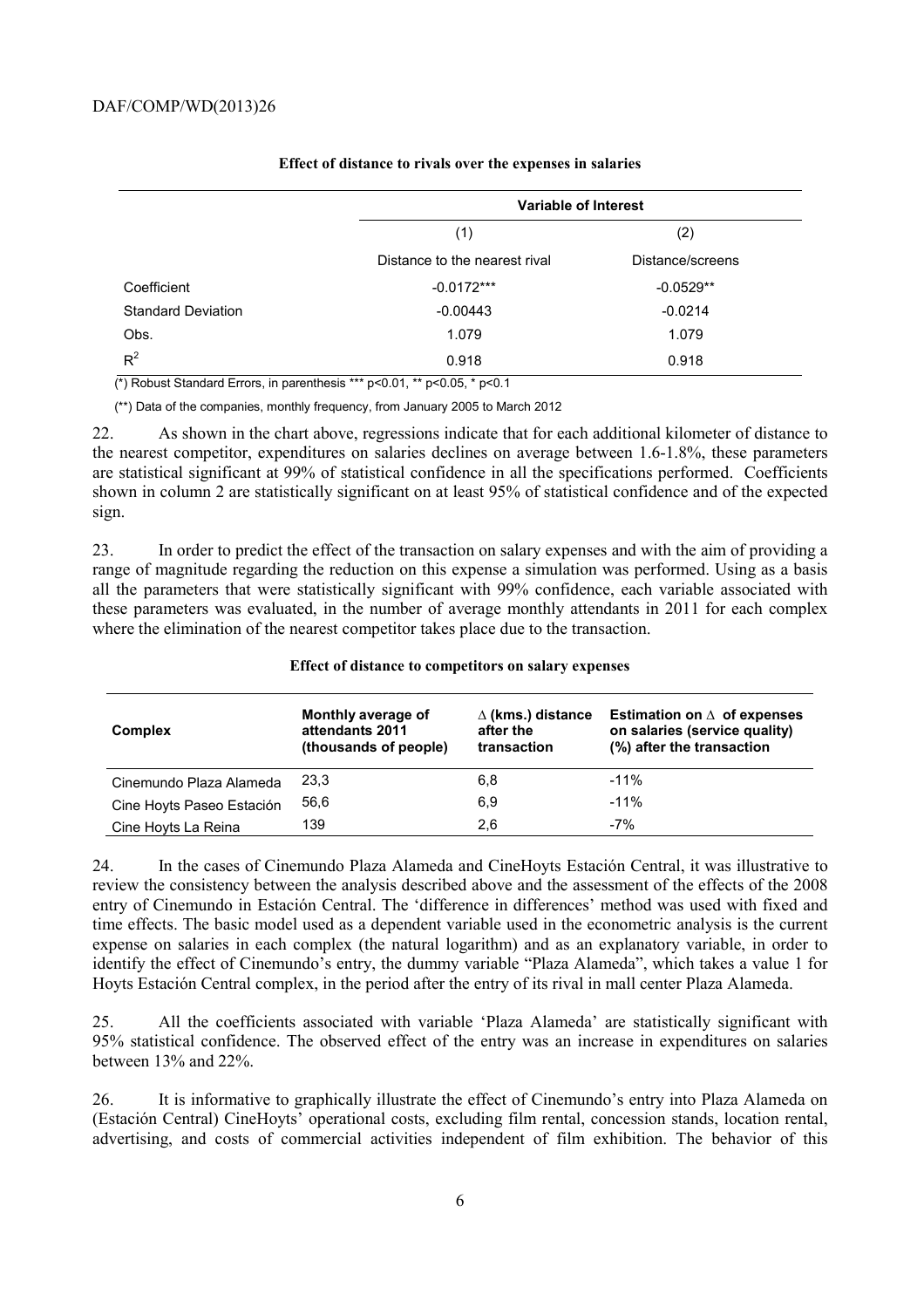complex is compared with other CineHoyts complexes (San Agustín and Puente Alto), which operation costs, excluding those costs not linked with the service quality, are equivalent and comparable. The increase in CineHoyts Estación Central's operational costs over the comparable costs, according to this complex's CEO, was explained as a business strategy aimed at increasing service quality and thus attracting higher audience.

#### **Actual operational costs, excluding costs not associated with service quality in CineHoyts Estación Central and Puente Alto complexes**

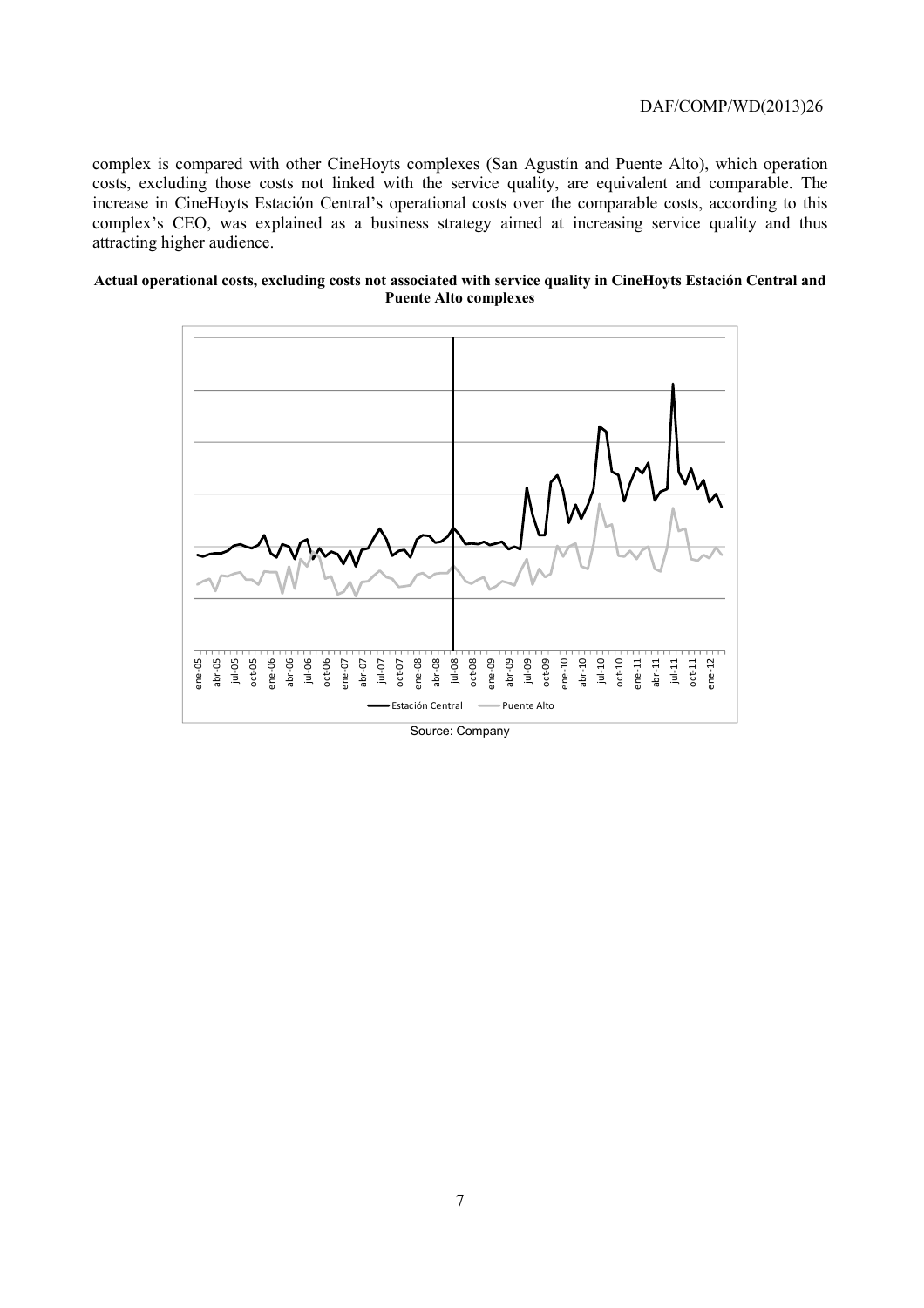

#### **Actual operational costs, excluding costs not associated with service quality in CineHoyts Estación Central and San Agustín complexes**

#### Source: Company

27. As shown in both cases, Cinemundo's entry produced an increase in expenditures associated with service quality in Hoyts Estación Central, higher than those identified in comparable complexes, a conclusion consistent with the econometric analysis and the statement of Hoyts' CEO.

#### Conclusions on the merger case

28. The analyses performed showed consistently strong effects on the service quality, a conclusion also consistent with the qualitative information collected during the investigation.

29. This experience of measuring quality as a competitive variable was interesting mainly, i) due to the certainty on which costs were quality related: this association provided an excellent proxy for measuring quality; and ii) due to the use of a direct competitor approach we were freed of accurately determining the geographic relevant market.

30. By the end of June 2012, the FNE submitted a complaint before the TDLC requesting, as a remedy, divestitures of three cinema complexes where risks on competition were identified. This was the first time that the FNE challenged an already consummated merger that had not been ex – ante reviewed by the competition authorities.<sup>13</sup> The case was settled and the settlement approved by the TDLC in January 2013.<sup>14</sup> Under the settlement, the merged entity committed to divest two cinemas complexes in locations where the FNE found the most significant unilateral risks.

 $\overline{12}$ 

<sup>13</sup> In Chile pre-merger notification is not mandatory, however, the FNE may initiate ex–officio investigations against prospective or closed transactions, if risks or actual or potential harm to competition are at stake.

<sup>&</sup>lt;sup>14</sup> Records of this case are available, here: http://www.tdlc.cl/Portal.Base/Web/VerContenido.aspx?ID=3963&GUID=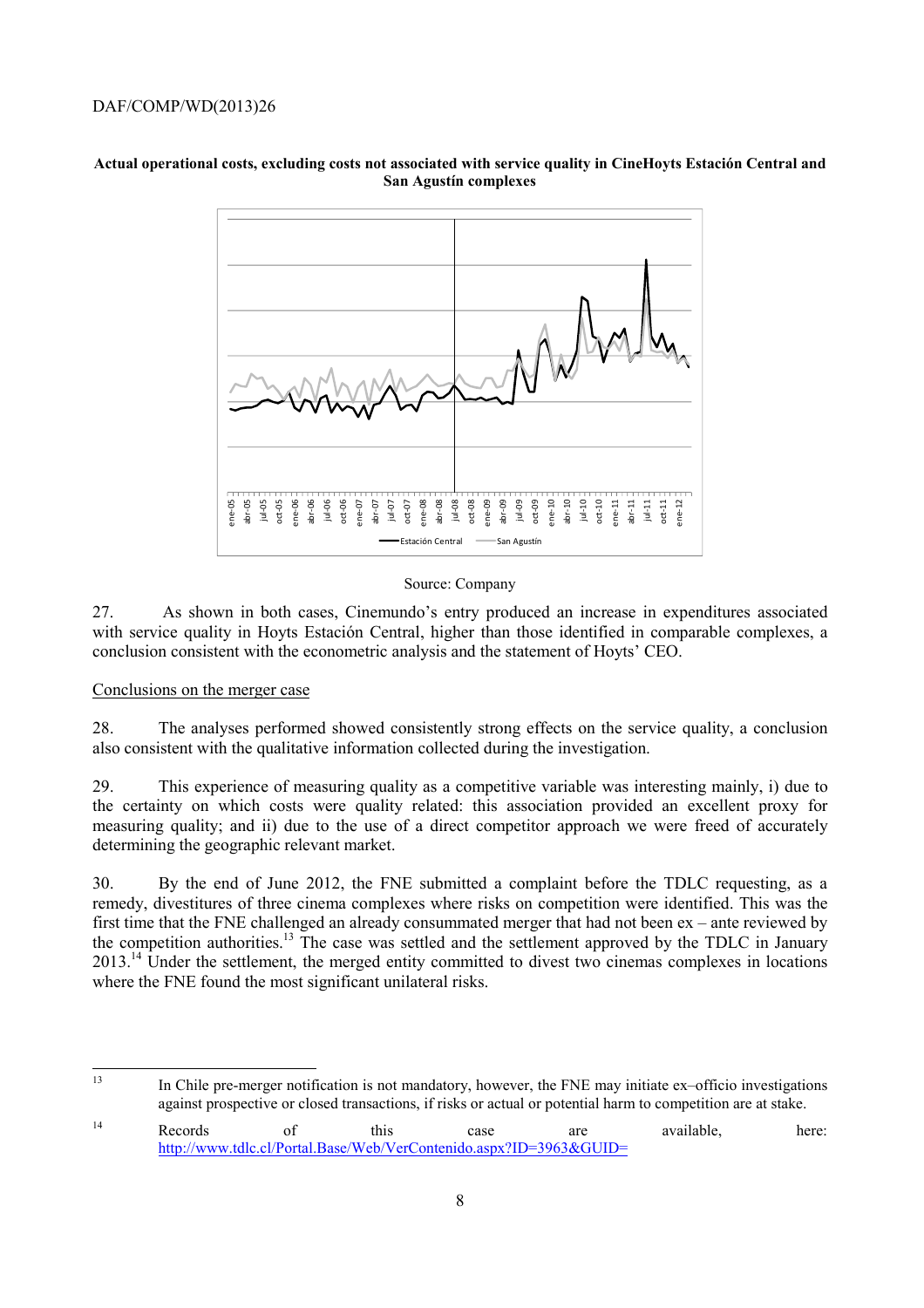# *2.2 Market study on private healthcare suppliers*

31. In 2012, the FNE outsourced to Universidad Católica de Valparaíso the performance of a market study in the private healthcare industry. Based on the OECD documents on 'Competition in Hospital Services' (2012) and the empirical and theoretical research made on the subject, the study was aimed at introducing competition among private hospitals and private health insurers, as a means to increase quality and reduce prices in the provision of health services.

32. In order to promote competition, the study proposed several measures that might help consumers or doctors in making informed decisions in the purchase of healthcare. The creation of public quality indicators could increase consumer tendency to shop-around, which would increase competition among hospitals. Competitive pressure, on the other hand, may encourage hospitals to produce better information on quality aspects, and make it available to doctors, regulators and consumers alike.

33. The study also warned about the particularities of healthcare due to its 'credence good' nature, which means that consumers are usually unable to measure their need for healthcare (quantity) and the quality of the healthcare they are receiving, even after the performance of the specific procedure they purchased. Neither previous research nor frequent purchases increase consumer information in a significant amount: in sum, consumers are generally unable to take good healthcare decisions on their own. Those decisions are normally taken with the assistance of a professional doctor or motivated by the insurance company through the use of discounts. Both doctors and insurance companies have the capacity to evaluate hospital quality, and therefore play a crucial agency role on behalf of the patient.

34. According to the market study, one of the main features of the Chilean healthcare market is the ubiquity of vertical integration among private hospitals and insurers. This may be specially problematic considering the agency role insurance companies are expected to play due to the scarce number of general practitioners in Chile (general practitioners usually play the role of main gate-keepers in other health systems). Vertical integration is normally defended on grounds of its suitability as a tool to control 'moral hazard' problems. This would lower the insurance companies' costs and, therefore, consumer prices, but may nevertheless affect consumers who are being channeled to the companies' own facilities, instead of being directed to the most cost-effective hospital (*i.e.*, the hospital with the best quality, measured in relation to the price the consumer is paying). Moreover, the constant flow of patients the insurance company may guarantee to the private hospitals may soften competitive rivalry in this market, since hospitals won't have to bid against each other in order to obtain clients reducing, therefore, the incentives to reveal quality information and invest in quality improvement.

35. The study is not conclusive about the final effects on vertical integration, warning that further study and empirical work must be done before the FNE can reach a final judgment about this issue. Nevertheless, some tension between lower prices and quality competition has been *prima facie* detected. The study suggests other possible means of reducing costs in private healthcare that may be less restrictive of quality competition. The creation of diagnose related groups and pay-for-performance standards may produce better results. Notwithstanding, all these instruments have risks that must be considered and controlled before any general reform is pursued.

# *2.3 Other incidental references to quality as a competitive variable*

36. In a **bid rigging case in the advertisement agencies market** which the FNE brought before the Competition Tribunal, part of the discussion was whether a reduction in the number of bidders increased or decreased the quality of the offers. The FNE argued that the defendants conspired to reduce the number of participants in private bidding processes thus affecting the expected outcome of the contest and artificially reducing competition among them. The FNE also argued that the organizer of the contest —instead of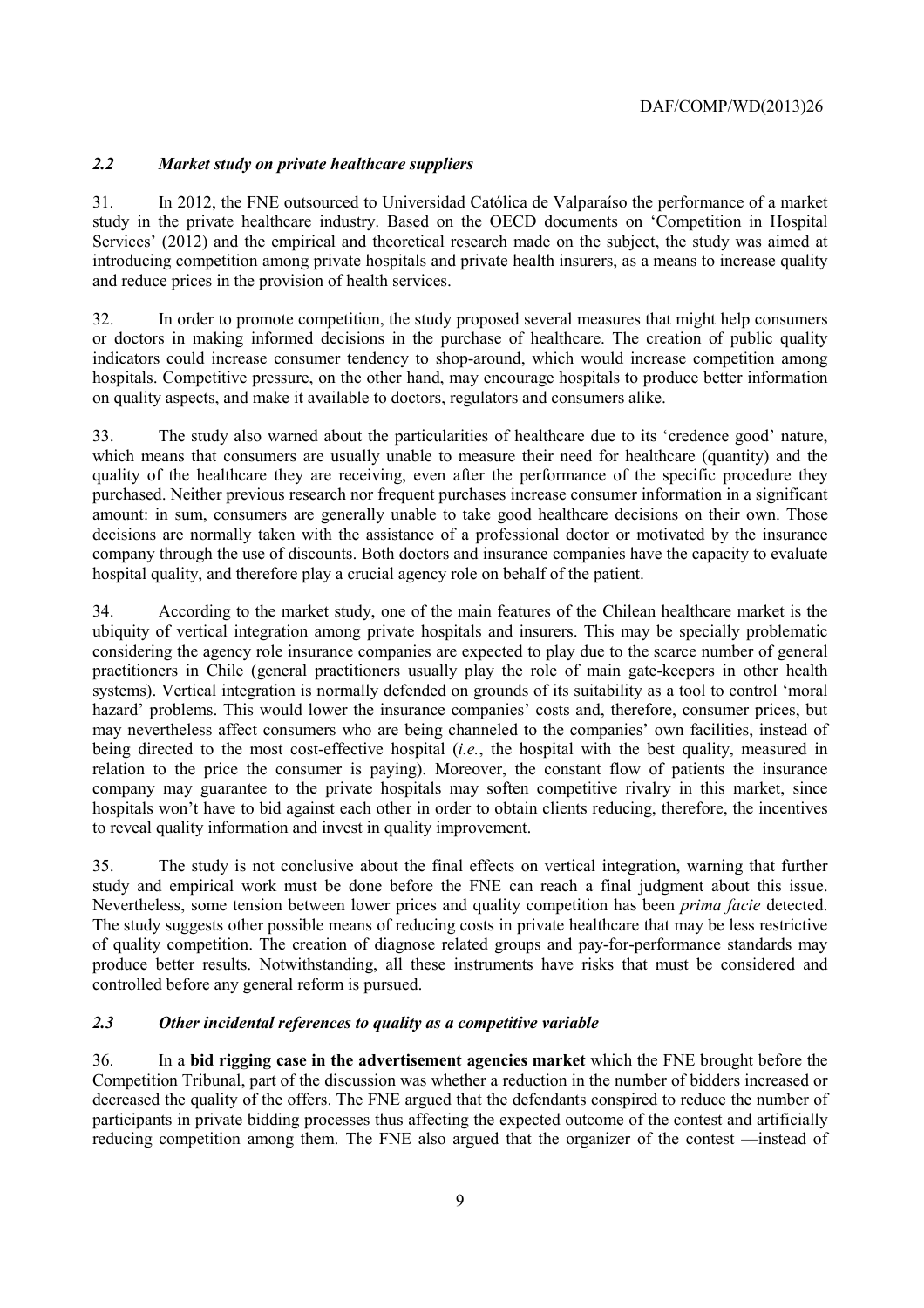bidders— is the most suited to weigh expected quality of the different submitted offers. In turn, the defendants argued that a reduction in the number of bidders would improve the quality of the offers since the probability of winning the contract would increase. The Competition Tribunal did not decide on the quality argument but sanctioned the defendants for collective boycott.<sup>15</sup>

37. In a **merger case in media markets**, the FNE claimed that risks associated with the lack of information diversity and pluralism had an impact on another relevant competitive variable: service quality and variety. The TDLC, however, concluded that a 2009 legal amendment had eliminated from the functions of competition authorities any direct judgment regarding information pluralism and diversity. Nevertheless, the TDLC also noted that these values may be protected or promoted indirectly by means of defending or promoting economic competition in media industries.<sup>16</sup>

38. In a **dominance case in VoIP telephony**17 a plaintiff claiming exclusionary effects argued with respect to the quality of services in the following terms: *'in VoIP communications, customers chose to pay a much lower price than the one they would currently pay according to fixed landline communications, and are willing to tolerate a service quality relatively inferior to landline communications. But since this quality will improve in the next years, customers will tend to favor VoIP communications'*. 18 The TDLC used the quality parameter, among others, to support its holding that providing VoIP services did not require a concession. Indeed, incumbents, such as the defendant, had a regulated quality standard to comply with while, regarding VoIP services, *'service quality is not guaranteed'*. 19

39. Finally, we briefly refer to c**onsiderations regarding services quality in aftermarkets cases**. It is worth mentioning that a specific quality standard is usually used by product suppliers as an efficiency which justifies limiting the available alternatives regarding services associated with the sold product, such as follow-on repair and maintenance services. Commonly restrained through exclusivity clauses, competition is very limited in these 'aftermarkets'.<sup>20</sup> The FNE has recently faced cases in the automotive and imaging equipment markets. In both cases, it has closed the investigations without further action, but obtained the suppliers' commitments of increasing transparency of ex-ante information for facilitating customers' choices. Indeed, the FNE has held that information such as the likely need for repair, and the frequency of required maintenance services, the costs of replacement parts and the costs of repair, maintenance, and installation of part replacements services and the alternative suppliers of these services, should be known in advance by customers and that, consequently, companies should make this information available. $21$ 

40. As the Chilean experience described above illustrates, product quality can have significant effects on consumer welfare, particularly in those instances in which a firm's "product" is the very experience provided to customers. With respect to service firms like cinemas, business strategies may be aimed at

- 17 Telephony services through voice over internet protocol
- <sup>18</sup> Free translation from the original in Spanish.
- <sup>19</sup> TDLC, October 26th, 2006, Ruling 45/2006, Voissnet I, Rc. 30°, upheld by SC. Available here: http://www.fne.gob.cl/wp-content/uploads/2011/03/sent\_0045\_2006.pdf
- <sup>20</sup> These situations refer to any market where the customers who purchase one product or service are likely to purchase a related, follow-on product.
- <sup>21</sup> FNE's investigations docket  $N^{\circ}$  1681-10 and  $N^{\circ}$  1700-10.

<sup>15</sup> Records of this case are available in the link below, including TDLC's ruling. An appeal before the Supreme Court is still pending. http://www.tdlc.cl/Portal.Base/Web/VerContenido.aspx?ID=1759

<sup>16</sup> TDLC's decision on this merger case known as Radiodifusión SPA/Horizonte, is available here: http://www.tdlc.cl/Portal.Base/Web/VerContenido.aspx?ID=3894&GUID=